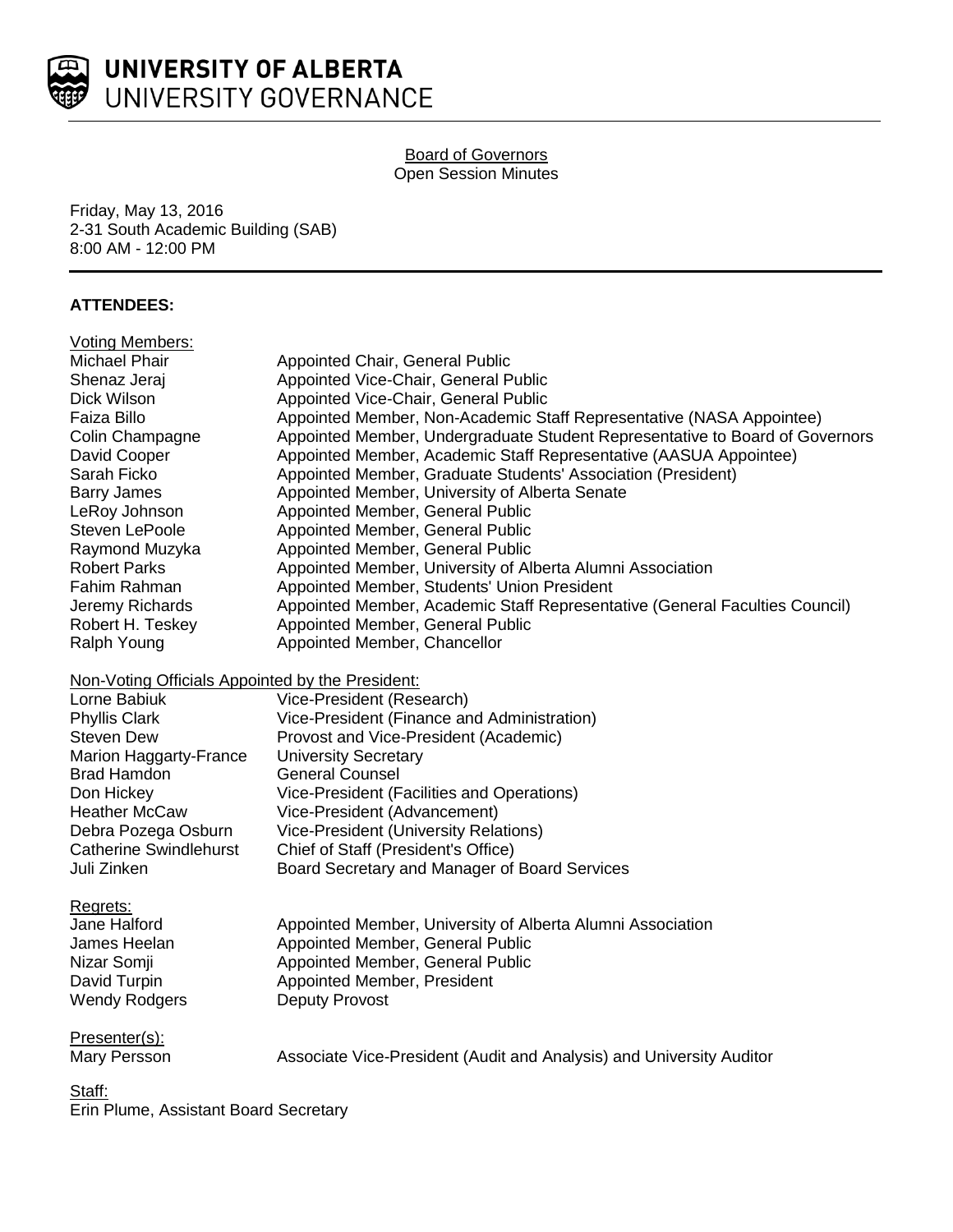# **OPENING SESSION**

1. Chair's Session

*Presenter(s)*: Michael Phair

# 1a. Call to Order and Confirmation of Quorum

*Presenter(s)*: Michael Phair

The Board Secretary confirmed that the attendance constituted quorum. The Chair called the meeting to order at 8:00 a.m.

## 1b. Approval of Open Session Agenda

Materials before members are contained in the official meeting file.

*Presenter(s)*: Michael Phair

The motion was moved and seconded.

THAT the Board of Governors approve the Open Session agenda as presented.

**CARRIED**

# 1c. Conflict of Interest - Opportunity for Declaration

*Presenter(s)*: Michael Phair

The Chair made note of the following:

- The University of Alberta has policy and procedure in place for Conflict of Interest and Conflict of Commitment, and Board members make annual disclosures.
- In addition, Board members must declare any conflict related to the Board Agenda of each meeting and, in the event of such conflict, absent themselves from the discussion and voting on the item.
- The *Post-secondary Learning Act*, Section 16(5) states that: The members of the board must act in the best interests of the university.

The Chair invited members to declare conflicts of interest related to the Open Session Agenda of the meeting. Seeing none, he declared the question asked and answered.

## 1d. Chair's Remarks

## *Presenter(s)*: Michael Phair

The Chair welcomed members and guests and acknowledged all Indigenous peoples and the traditional lands on which the Board was gathered.

He informed the Board that President Turpin would not be at the Board meeting as he was attending meetings in Ottawa with the U15 Group of Canadian Research Universities' presidents and senior government officials regarding the federal government's long-term research plan. The Chair noted that it was important for the University of Alberta to have a voice in these critical discussions and that Dr Turpin would report back regarding the discussions and outcome of the meetings at the June Board meeting.

The Chair offered a warm welcome to Ms Sarah Ficko, Graduate Students' Association President, Mr Fahim Rahman, Students' Union President, and Mr Colin Champagne, Undergraduate Student Board Representative,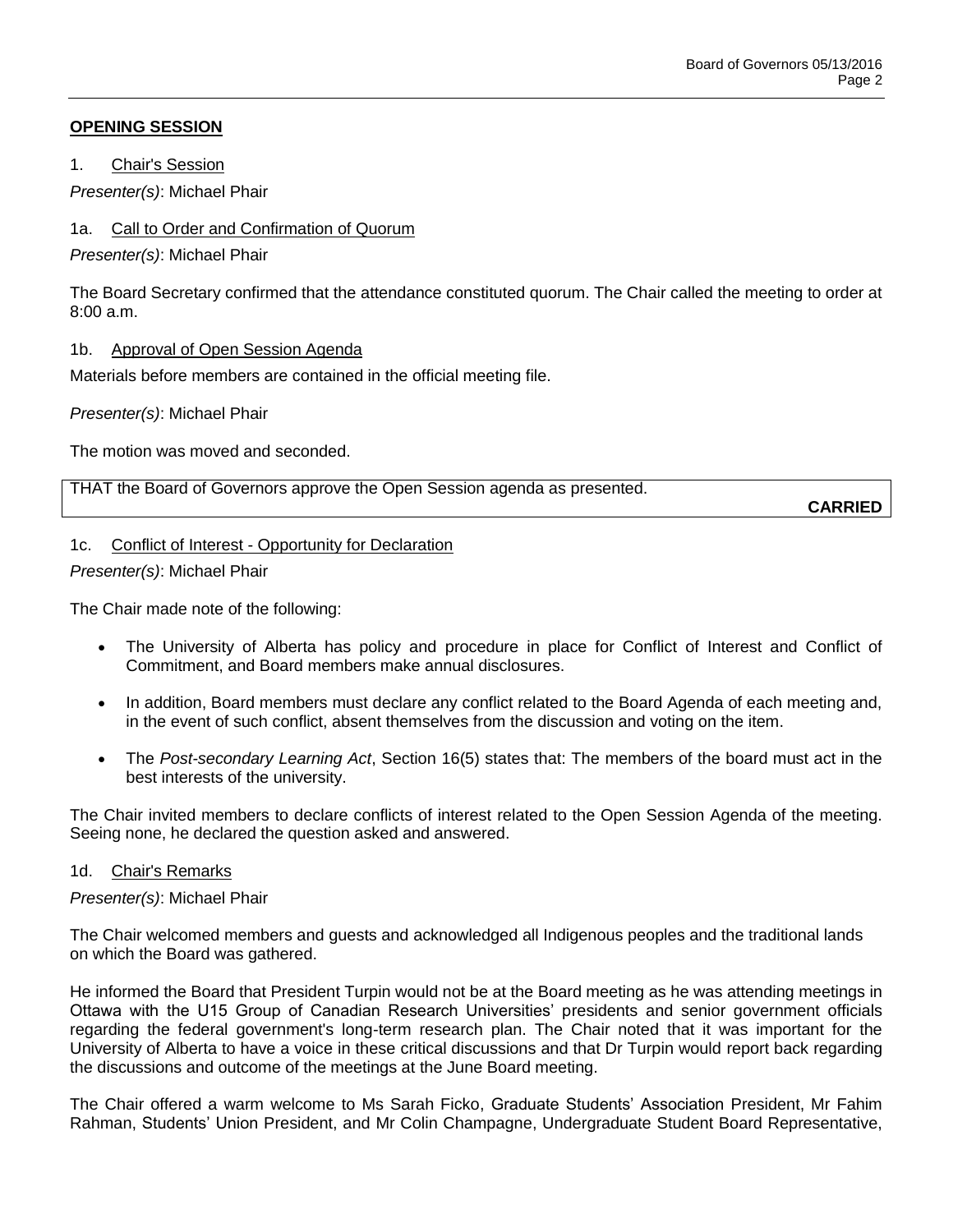attending in their new capacity as full voting members of the Board of Governors. He also noted that the University of Alberta Senate had elected Mr Douglas Stollery as the university's twenty-first Chancellor and that Mr Stollery's installation would take place on June 15, 2016.

Finally, the Chair expressed his gratitude to the university community for its efforts in coming together to support the Fort McMurray community. He informed the Board that he had spoken recently with Premier Notley who asked him to extend her gratitude and appreciation for the university community's response to the crisis, particularly noting the university's contributions to help accommodate and feed evacuees.

### 2. *Report of the President*

Materials before members are contained in the official meeting file.

## *Presenter(s)*: Steven Dew

### *Discussion*:

On behalf of President Turpin, Dr Steven Dew, Provost and Vice-President (Academic), presented verbal points of interest to the Board on the University of Alberta's response to the Fort McMurray crisis and its continued plans for the weeks and months leading up to the beginning of the Fall term. He recognized all of the staff and student volunteers from across campus who are providing ongoing support and thanked them on behalf of the university, community and province.

Dr Dew, Phyllis Clark and Don Hickey responded to questions from the Board regarding: how displaced grade 12 students are being accommodated in relation to diploma exams and applications to post-secondary institutions; whether the university has been asked to assist with Keyano College operations; whether this assistance will have a budgetary impact on the University of Alberta; the university's fire-prevention plans; whether the university had an emergency-response plan in place for this scenario, whether that plan was coordinated with government, and whether there will be a review of lessons learned; the university's next steps in providing assistance while returning to normal operations; and how the university is integrating its emergency plan with other agencies.

#### 2a. Fundraising Achievement Report

## *Presenter(s)*: Heather McCaw

#### *Discussion*:

Ms McCaw provided the Board with an update on the university's fundraising achievements to date, indicating that while Advancement is responsible for fundraising, all ends of the campus, including faculty and staff, are involved in either raising funds or stewardship. She informed the Board that the university finished its fiscal year with a \$115.3 M achievement, which is ahead of the previous year, and reviewed recent successes in advancement and alumni engagement.

Members commended Ms McCaw and her team for these accomplishments, particularly in a year of leadership transition for the portfolio, and a member commented that the Board should be mindful of the correlation between advancement's budget allocation and fundraising achievements.

Ms McCaw responded to questions from Board members regarding: how the Board can assist in advancement; advancement's longer-term goals and five-year outlook; whether or not the Giving Day for student mental health was included in this report; how the university can more effectively use the money it raises; and the goals and objectives of the Advancement Council.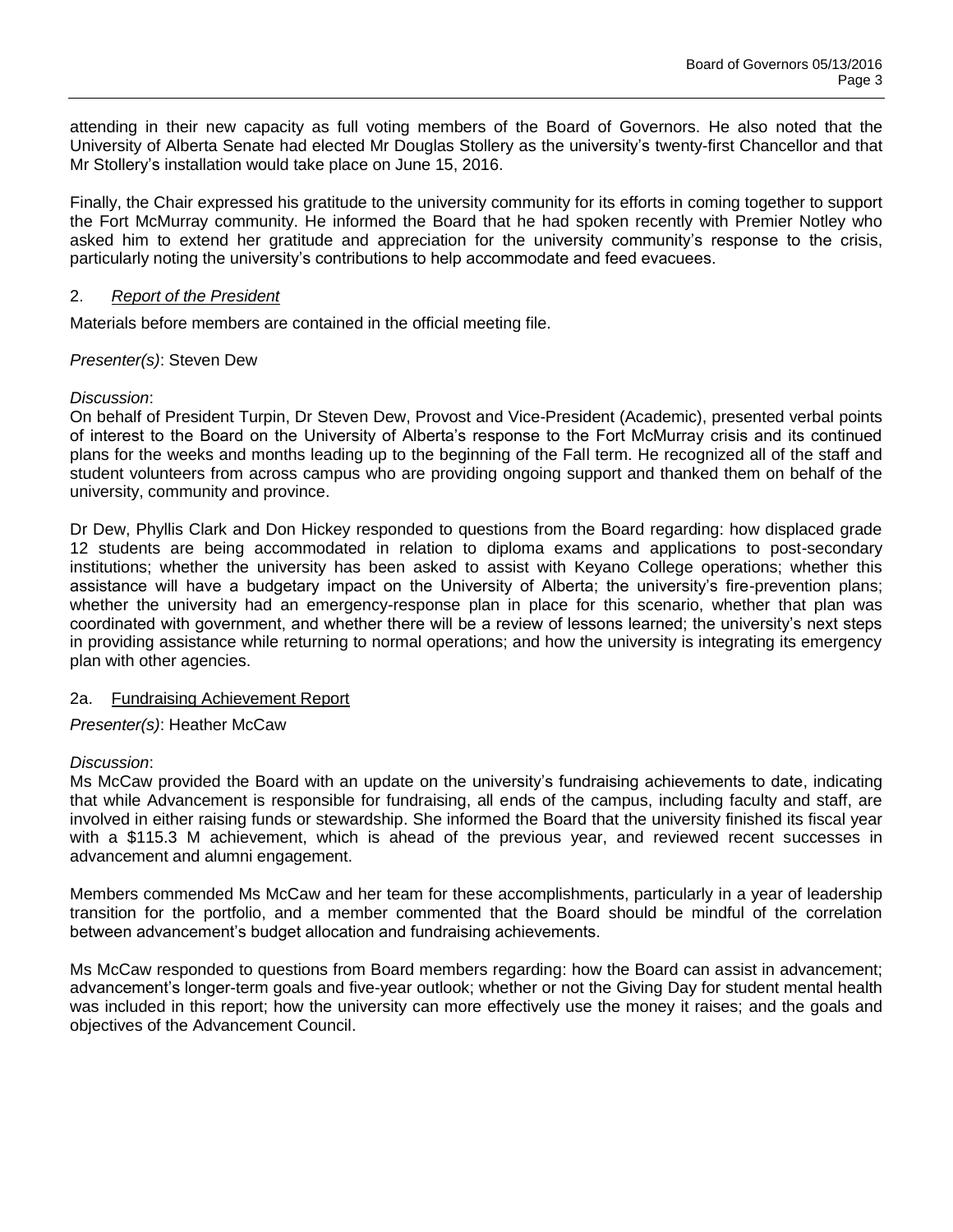## 3. *Report of the University Secretary*

### 3a. 2016-17 Board of Governors Calendar

Materials before members are contained in the official meeting file.

*Presenter(s)*: Marion Haggarty-France

### *Discussion*:

The University Secretary referred Board members to the 2016-2017 Board of Governors' schedule in front of them, noting that it is now available on the University Governance website and Board Portal.

#### 4. *Approval of the Consent Agenda*

Materials before members are contained in the official meeting file.

### *Presenter(s)*: Michael Phair

At the request of a member, the Chair removed Item 4biv, *TEC Edmonton Funding Extension*, from the Consent Agenda.

#### Action Items

- 4a. Approval of the Open Session Minutes of March 18, 2016
- 4b. Report of the Finance and Property Committee
- 4bi. Collection of GSA Membership, Health and Dental Plan, and Graduate Student Assistance Program Fees
- 4bii. Collection of University of Alberta Students' Union 2016-17 Operating/Referendum Fees
- 4biii. Proposed Supplemental Application Fee for the Doctor of Medicine Program
- 4biv. TEC Edmonton Funding Extension removed from Consent Agenda
- 4c. Report of the University Relations Committee
- 4ci. Board University Relations Committee Terms of Reference
- 4d. Report of the Board Chair
- 4di. Committee Appointments Information Reports
- 4e. Report of the Audit Committee
- 4f. Report of the Finance and Property Committee
- 4g. Report of the Human Resources and Compensation Committee
- 4h. Report of the University Relations Committee
- Regular Reports
- 4i. Chancellor's Report
- 4j. Alumni Association
- 4k. Students' Union
- 4l. Graduate Students' Association
- 4m. Association of Academic Staff
- 4n. Non-Academic Staff Association
- 4o. General Faculties Council
- 4p. Board Chair and Board Members Activity Report

Motion: The motion was moved and seconded.

THAT the Board of Governors approve the Open Session Consent Agenda, as amended.

**CARRIED**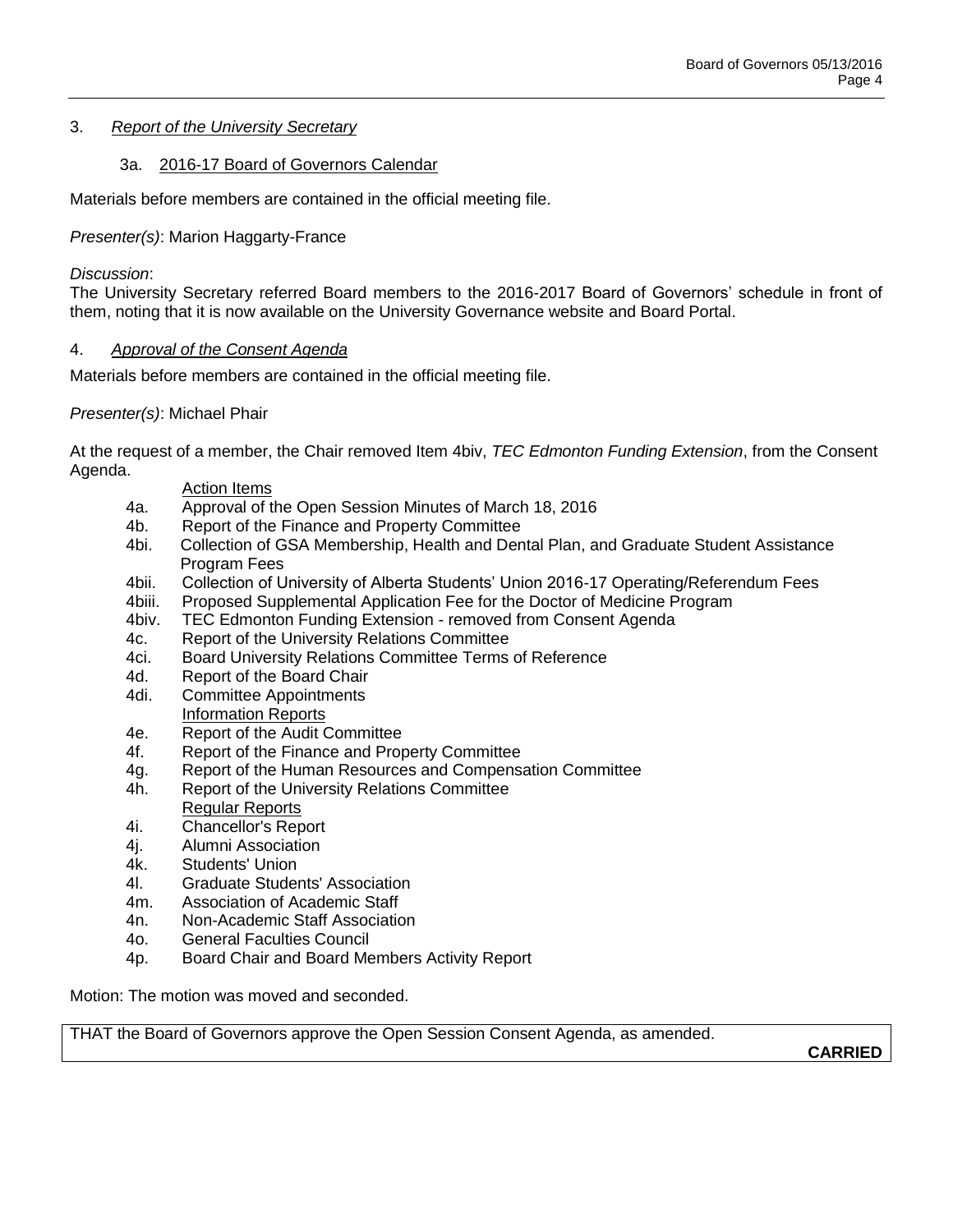# **ACTION ITEMS**

4biv TEC Edmonton Funding Extension

Materials before members are contained in the official meeting file.

*Presenter(s)*: Lorne Babiuk; Mary Persson

*Purpose of the Proposal*: To extend the financial commitment to TEC Edmonton, as part of a joint venture with Edmonton Economic Development Edmonton (EEDC).

*Discussion*:

Bob Teskey declared a conflict for this item, noting that he is a member of the TEC Edmonton Board of Directors.

In response to a question from the Board regarding why the university is committing more funds to TEC Edmonton when TEC Edmonton was originally intended to generate money, Dr Babiuk and Ms Persson indicated that TEC Edmonton has an expanded mandate to generate matching funds and is also managing all patenting for university researchers as well as entrepreneur-training for professors and post-doctoral fellows. Dr Babiuk noted that most similar organizations are not revenue-generating enterprises.

Dr Babiuk and Ms Persson also responded to questions from Board members regarding: a note in the proposal indicating that "should the Government of Alberta move to take over TEC Edmonton, all funding will be withdrawn"; and how TEC Edmonton fits with other provincial government research initiatives. Ms Persson informed the Board that the CEO of TEC Edmonton reports annually to the Board through the Audit and Finance and Property Committees.

The motion was moved and seconded.

THAT the Board of Governors, on the recommendation of the Board Finance and Property Committee, approve:

- a) that the University of Alberta continue the joint venture (TEC Edmonton) with Edmonton Economic Development Corporation (EEDC); and
- b) a financial commitment to TEC Edmonton of \$1.5M per year for three (3) years, from January 1, 2017 to December 31, 2019, to fund operating costs.

The Board will receive a report on TEC Edmonton activities on an annual basis and as otherwise requested, through the Office of the Vice-President (Research).

**CARRIED**

## 5. Report of the Finance and Property Committee

#### *Presenter(s)*: Dick Wilson

5a. Devonian Botanic Garden Islamic Garden – Capital Expenditure Authorization Request (CEAR)

Materials before members are contained in the official meeting file.

#### *Presenter(s)*: Don Hickey

*Purpose of the Proposal*: The university is the beneficiary of a generous gift (\$20 million) from His Highness the Aga Khan; the gift includes funding for all design and construction related elements for the Devonian Islamic Garden.